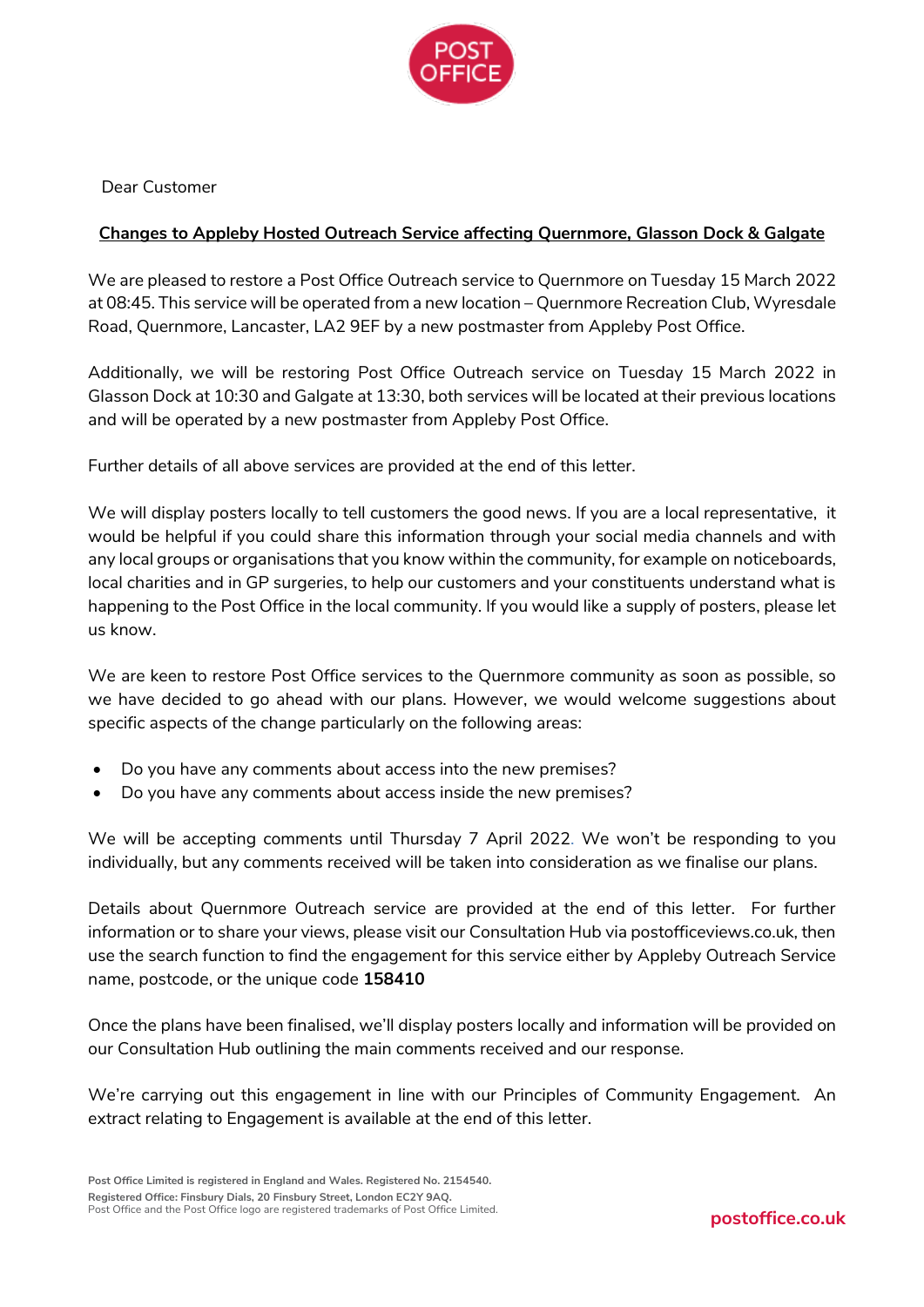We hope that you will support the restored Post Office services in Quernmore, Glasson Dock and Galgate.

Yours faithfully

*Samuel Williams*

**Samuel Williams Network Provision Lead**

#### **How to contact us:**

 postofficeviews.co.uk comments@postoffice.co.uk Call: 03452 66 01 15 Textphone: 03457 22 33 55 FREEPOST Your Comments  **This is all you need to add to your envelope for your letter to reach us.**

Want to tell us what you think right here and now – scan here. If you don't have a QR code scanner on your phone, you can find one in your app store.



Items sent by Freepost take two working days to arrive, so responses by Freepost should be sent in sufficient time to arrive before the end of the engagement period. Working days do not include Saturdays or Sundays. Responses received after the deadline will not be considered.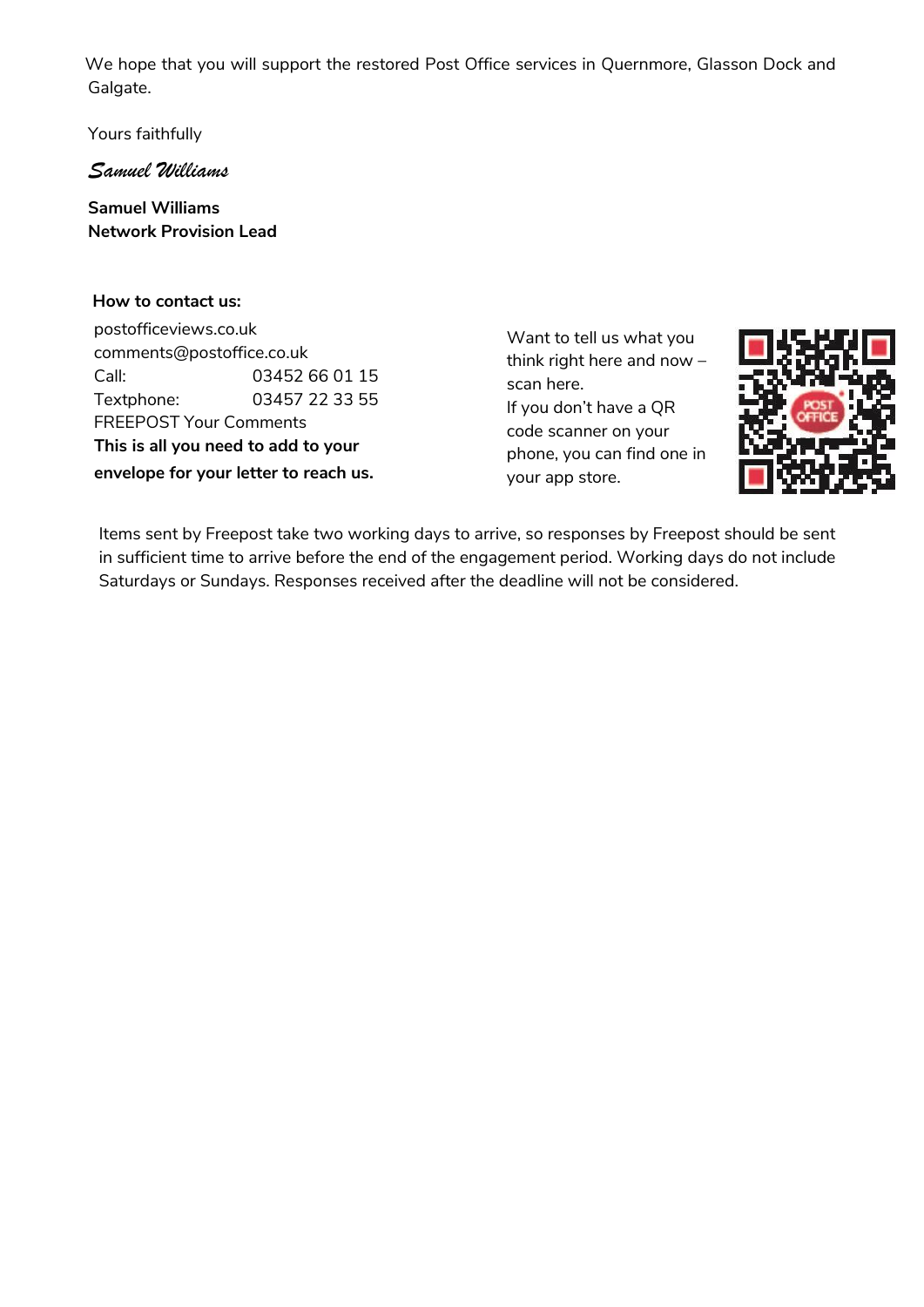## **Quernmore Post Office**

Quernmore Recreation Club Wyresdale Road Quernmore Lancaster LA2 9EF

### **Services**

A range of Post Office products and services will be available.

**Access and facilities**

The Recreation Club has a wide door and a ramp at the entrance.

#### **Opening times**

|--|

#### **Getting there**

This Post Office service will be located approximately 0.3 miles away from the previous service location, along varied terrain. There is a car park at Quernmore Recreation Club.

| <b>Glasson Dock Post Office</b> |                 | <b>Services</b>                 |
|---------------------------------|-----------------|---------------------------------|
| Village Hall                    |                 | A range of Post Office products |
| Bodie Hill                      |                 | and services will be available. |
| Glasson Dock                    |                 |                                 |
| Lancaster                       |                 | <b>Access and facilities</b>    |
| LA2 ODF                         |                 | No change.                      |
| <b>Opening times</b>            |                 |                                 |
| Tuesday                         | $10:30 - 13:00$ |                                 |
|                                 |                 |                                 |
| <b>Galgate Post Office</b>      |                 | <b>Services</b>                 |
| Ellel Village Hall              |                 | A range of Post Office products |
| Main Road                       |                 | and services will be available. |
| Galgate                         |                 |                                 |
| Lancaster                       |                 | <b>Access and facilities</b>    |
| LA2 0LQ                         |                 | No change.                      |
|                                 |                 |                                 |
| <b>Opening times</b>            |                 |                                 |
| Tuesday                         | $13:30 - 16:00$ |                                 |
|                                 |                 |                                 |
|                                 |                 |                                 |

**To get this information in a different format, for example, in larger print, audio or braille call 03452 66 01 15 or Textphone 03457 22 33 55.**